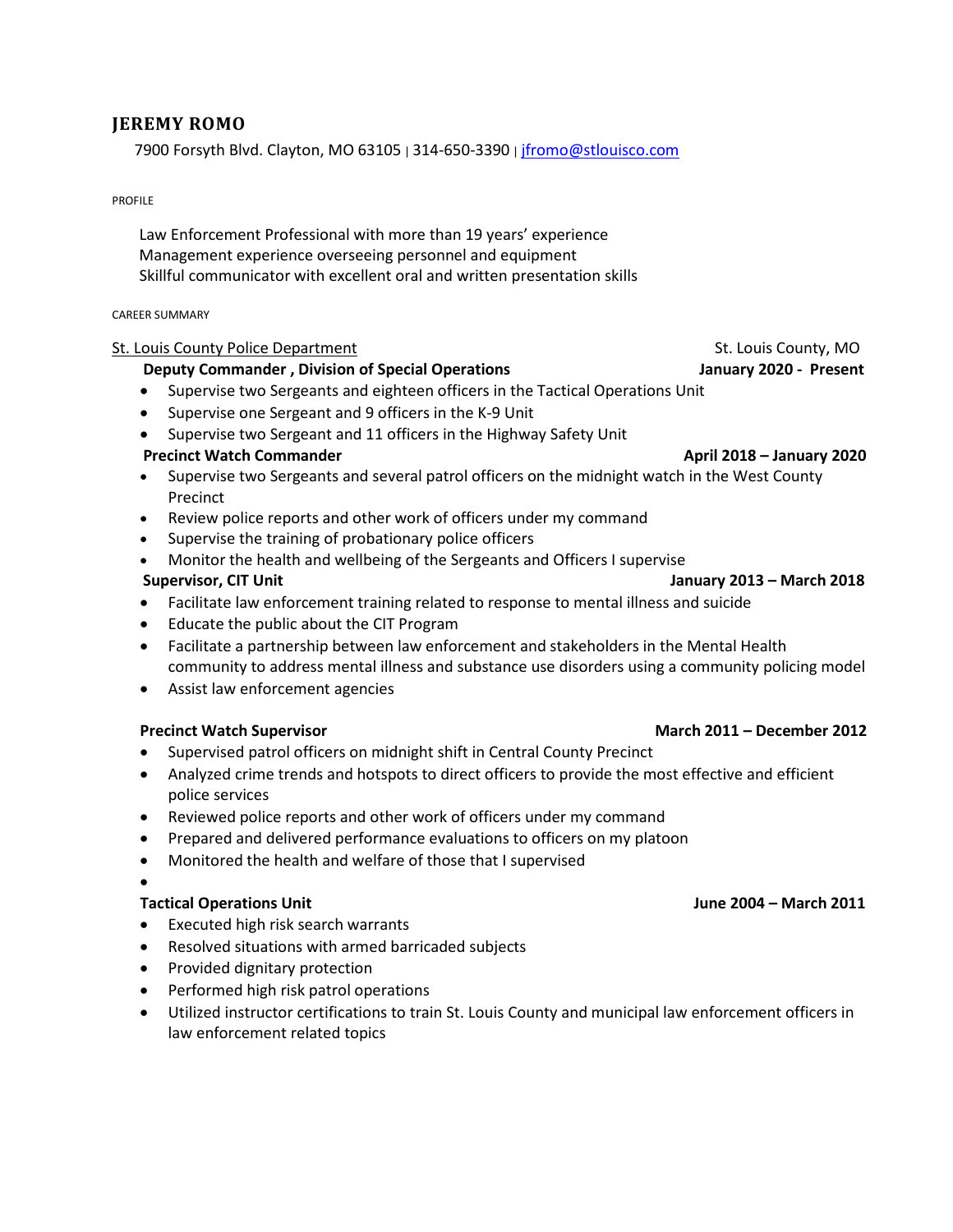- Provided for public safety by maintaining order, responding to emergencies, protecting citizens and property, enforcing motor vehicle and criminal laws, and promoting good community relations
- Patrolled specific geographic areas and investigated criminal activity
- Evaluated complaints to determine response requirements
- Identified, pursued and arrested suspects involved in criminal activity
- Recorded facts to prepare incident reports

## National Council For Behavioral Healthcare Washington D.C. National Council For Behavioral Healthcare

# **Mental Health First Aid National Trainer June 2017 - Present**

- Train and certify Mental Health First Aid Instructor Candidates in the Public Safety Version of Mental Health First Aid
- Train and certify Mental Health First Aid Instructor Candidates in the Adult Version of Mental Health First Aid
- Present at Conferences and other events on the One Mind Campaign and Public Safety Mental Health First Aid.

## Independence Center St. Louis, Missouri

## **Board of Directors January 2018 - Present**

- Work with the Executive Director and his staff of the independence center to ensure that it continues to provide the best possible services to its members living with mental health and substance use disorders
- Assist with the planning of fundraising events
- Educate the community about the mission of the Independence Center

# Missouri Crisis Intervention Team Council Number of State of Missouri State of Missouri

# **Missouri Crisis Intervention Team Coordinator January 2016 – March 2018**

- Facilitate discussion between law enforcement agencies and mental health providers in areas of Missouri without Crisis Intervention Team Programs to encourage them to establish CIT Programs
- Assist Rural areas develop 40 hour CIT training
- Develop a standardized version of the 40 hour CIT training that all CIT programs in Missouri will use
- Participate in the planning of the annual Missouri State CIT Conference
- Oversee spending of the funding provided to the Missouri CIT Council by the Missouri Department of Mental Health

# Sanford Brown College Fenton, MO

# **Adjunct Instructor in the Criminal Justice Department August 2011 – January 2015**

- Teaching various criminal justice courses
- Responsible for developing lecture material for each class, as well as, exams
- Provide student advising and tutoring

# Alternatives to Violence and Abuse Program St. Charles County, MO

### **Anti-Violence Instructor September 2002 – 2012**

- Educate court ordered domestic violence perpetrators about alternatives to violent behavior
- Educate adults and children about domestic and sexual violence against women
- Speak at various community events such as candlelight vigils, walks against violence, networking forums and conferences about violence against women

## **Patrol Officer March 1999 - June 2004**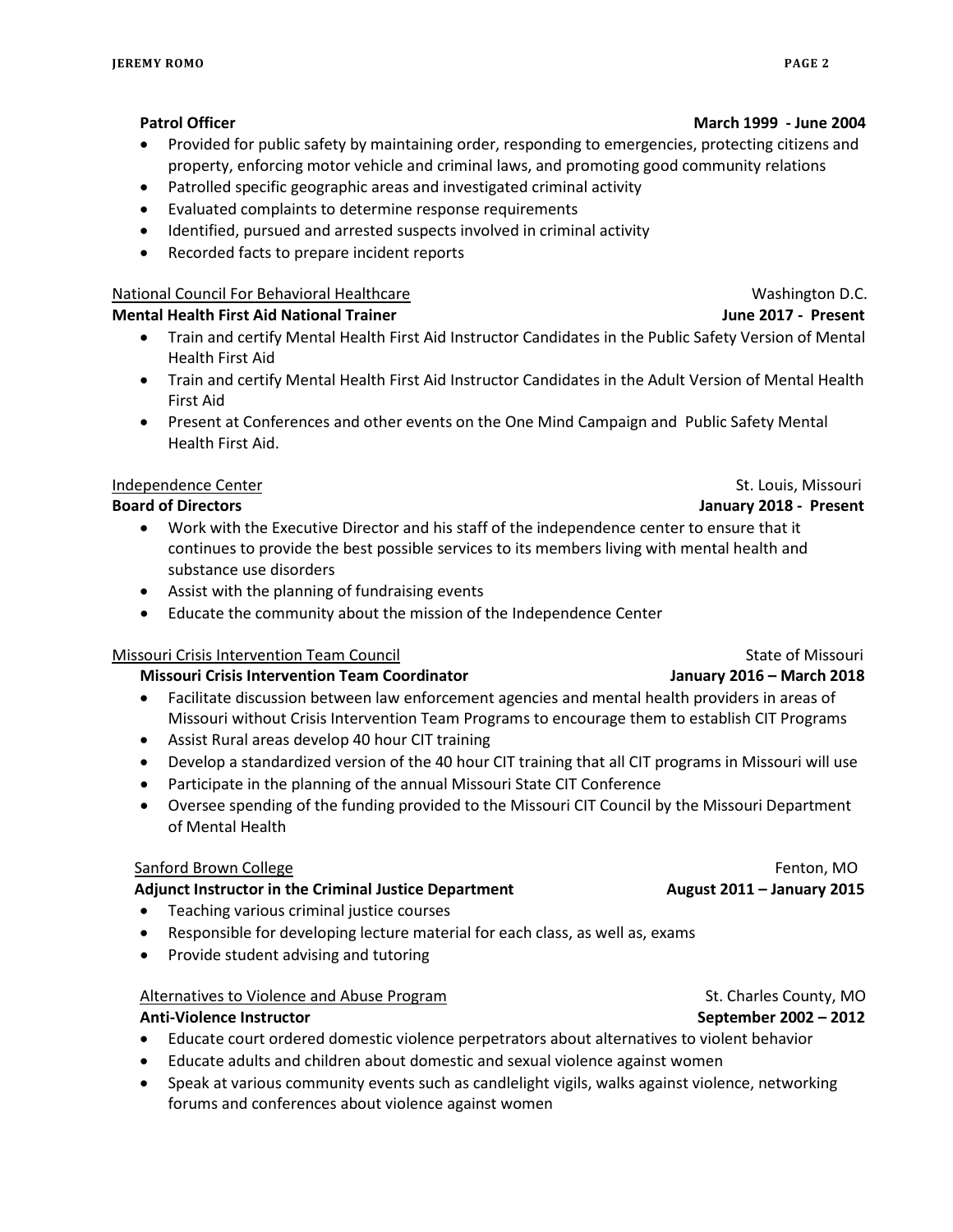| EDUCATION                                                                                                  |
|------------------------------------------------------------------------------------------------------------|
| University of Missouri St. Louis                                                                           |
| <b>Master of Arts, Criminology and Criminal Justice</b><br>2003                                            |
| Western Illinois University, Macomb, Illinois                                                              |
| <b>Bachelor of Science, Law Enforcement and Justice Administration</b><br>1999                             |
| PRESENTER EXPERIENCE                                                                                       |
| St. Luke's/Des Pere Healthcare Staff De-escalation Training: St. Louis, MO                                 |
| Presenter (3) hour De-escalation training<br>September - November 2018                                     |
| Conducted ten 3 hour de-escalation trainings for St. Luke's/Des Pere Healthcare Staff                      |
| Over a three month period training approximately 250 individuals                                           |
| Greater St. Louis Safety and Health Conference: St. Louis, MO                                              |
| Presenter (1) hour Workplace Violence Training<br>October 17, 2018                                         |
| Presented on threat assessment in the workplace and how to prevent workplace violence                      |
| Mass Violence Expert Panel: Chicago, IL                                                                    |
| Panelist - (2) day meeting of experts looking at preventing mass violence<br>October 7 – 8, 2018           |
| Participated in a multi-disciplinary collaboration of experts who looked at cause of                       |
| And potential solutions to mass violence in the United States                                              |
| 2018 Real Voices/Real Choices Conference: Lake of the Ozarks, MO                                           |
| Co-Presenter - (1) hour Presentation on CIT Officers and Peer Specialists<br>August 20, 2018               |
| Co-presented on how Missouri CIT Officers and Missouri Certified Peer Specialists can                      |
| partner to assist individuals living with behavioral health disorders.                                     |
| 2018 CIT International Conference: Kansas City, MO                                                         |
| Co-Presenter - (1) hour Presentation on CIT and Community Mental Health Liaisons<br><b>August 16, 2018</b> |
| Co-presented on how the Missouri CIT Council in partnership with the Missouri                              |
| Community Mental Health Liaisons have been able to expand the CIT Program in Missouri                      |
| 2018 NOBLE Conference: Hollywood, FL                                                                       |
| Panelist - One (1) hour presentation on IACP One Mind Pledge<br><b>July 30, 2018</b>                       |
| Presented on how the St. Louis County Police Department has successfully implemented                       |
| The Public Safety version of Mental Health First Aid                                                       |
| 2018 Missouri Crisis Intervention Team Conference: Columbia, MO                                            |
| Co-presenter - (1) hour Presentation on Certified Peer Specialists<br>March 20, 2018                       |
| Developed a presentation on how law enforcement officers can partner with<br>certified peer specialists.   |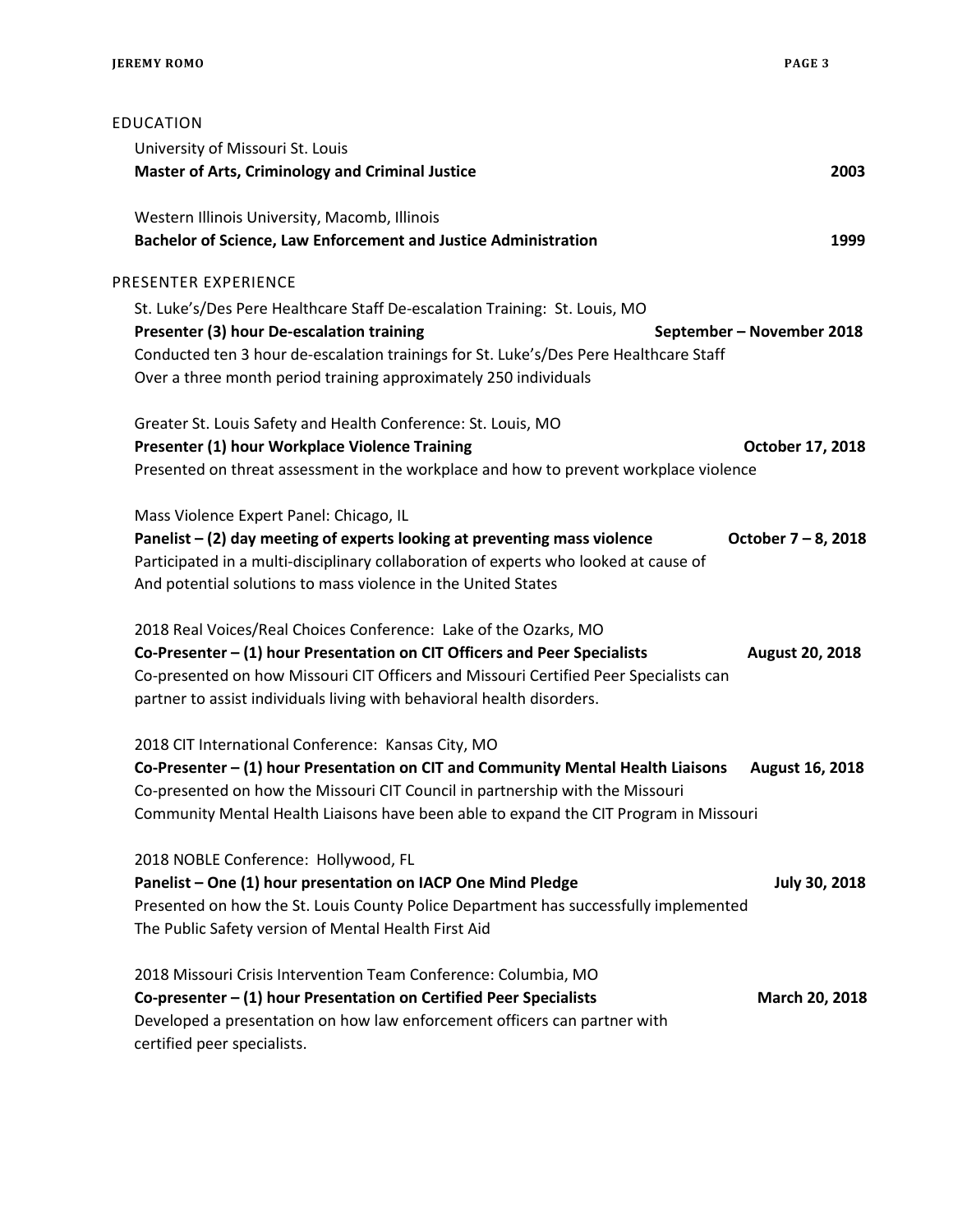2017 International Association of Chiefs of Police Conference: Philadelphia, PA **Co-Presenter – (1) hour presentation on Public Safety Mental Health First Aid and the IACP One Mind Campaign Campaign Campaign Campaign Campaign Campaign Campaign Campaign Campaign Campaign Campaign Campaign Campaign Campaign Campaign Campaign Campaign Campaign Campaign Campaign Campaign Campaign Campaign** Presented on how the St. Louis County Police Department has successfully implemented The Public Safety version of Mental Health First Aid Ameren UE Security Staff Training: St. Louis, MO **Presenter (1) hour training on de-escalation Community Community Community Community Cotober 2, 2017** Developed a de-escalation training for security staff at Ameren UE 2017 CIT International Conference: Ft. Lauderdale, FL **Co-Presenter – (1.5) hour presentation entitled "Taking Care of Us" How We Supported Law Enforcement Officers During the Civil Unrest in Ferguson Manual August 17, 2017** Assisted with the development of a presentation describing the self-care efforts of the St. Louis County Police Department to support law enforcement officer's behavioral health Needs after the civil unrest in Ferguson, Missouri in August 2014 2017 CIT International Conference: Ft. Lauderdale, FL **Co-Presenter – (1) hour presentation on Public Safety Mental Health First Aid and the IACP One Mind Campaign August 16, 2017** Presented on how the St. Louis County Police Department has successfully implemented The Public Safety version of Mental Health First Aid Lockheed Martin Human Resource Employee Training: Alexandria, VA Presenter – (1) hour presentation on de-escalation for Lockheed Martin HR Staff August 4, 2017 Developed one hour presentation on de-escalation difficult employees St. Louis Alliance for Reentry (STAR) Professional Development Series workshop: St. Louis, MO **Panelist – (1) hour panel discussion on law enforcement response to individuals in Behavioral Health crisis in St. Louis City and St. Louis County Transform County August 26, 2017** Participated in panel discussion on CIT in St. Louis City and St. Louis County Veterans Forum: St. Louis, MO **Presenter – (1) hour presentation on the Missouri Crisis Intervention Team Concept May 24, 2017** Presented to participants of a Veterans Forum on the law enforcement response to veterans in crisis Missouri Mental Health Commission Meeting: Jefferson City, MO **Co-presenter – (1) hour presentation on the Missouri Model of Crisis Intervention Team April 13, 2017** Co-presented to the Missouri Mental Health Commission on the Missouri Model of the Crisis Intervention Team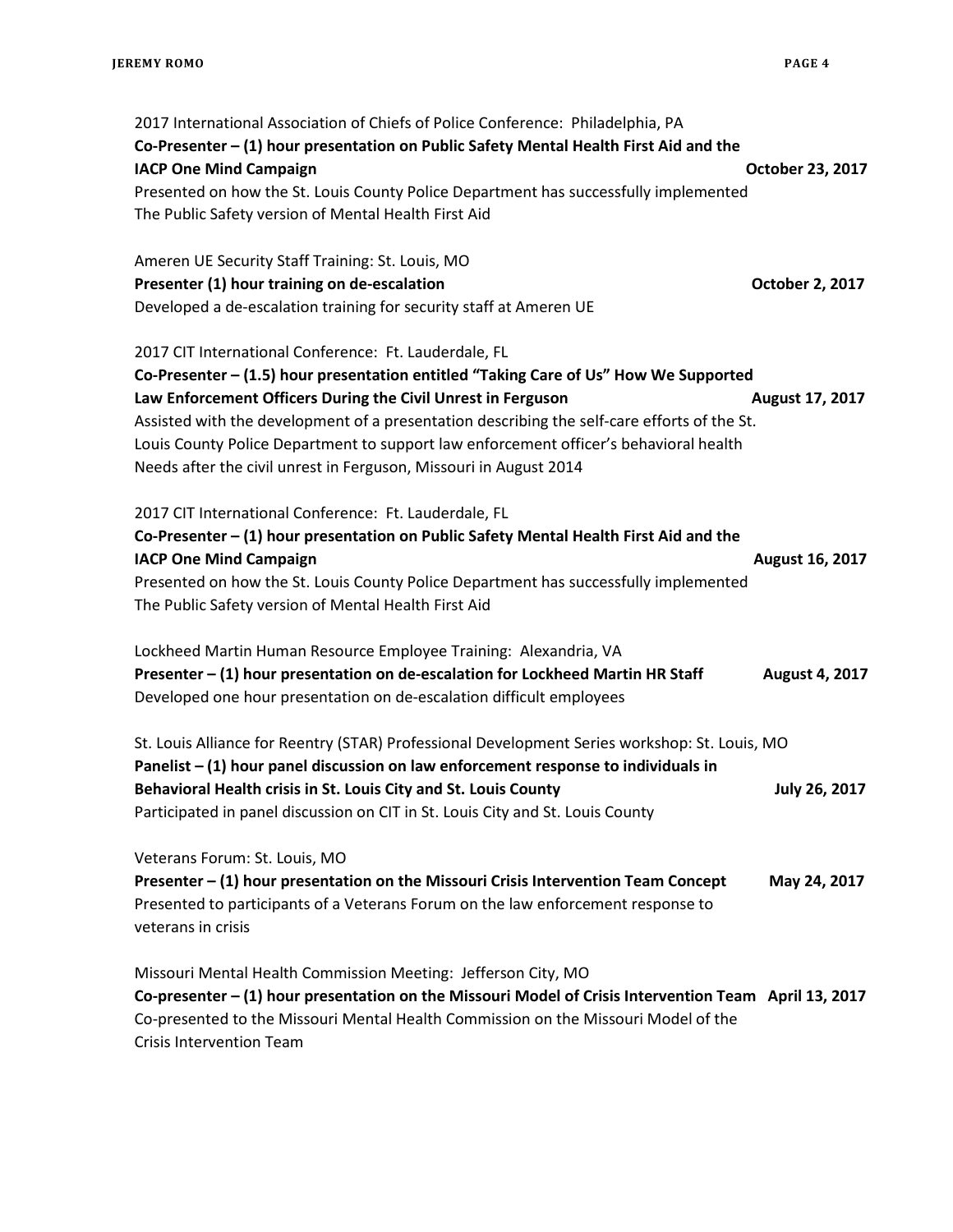| 2017 National Council for Behavioral Health Conference: Seattle, WA                                      |                    |
|----------------------------------------------------------------------------------------------------------|--------------------|
| Panelist - (1) hour Panel Discussion on Public Safety Version of Mental Health First Aid                 | April 2, 2017      |
| Participated in a Panel Discussion on the Public Safety Version of Mental Health First Aid               |                    |
| 2017 Missouri State Crisis Intervention Team Conference: Columbia, MO                                    |                    |
| Co-presenter - (1) hour Presentation on the Missouri Model of CIT                                        | March 31, 2017     |
| Developed a presentation on the Missouri Model of CIT                                                    |                    |
| 2017 Missouri State Crisis Intervention Team Conference: Columbia, MO                                    |                    |
| Co-presenter - (1) hour Presentation on Public Safety Version of Mental Health                           |                    |
| <b>First Aid or CIT Training</b>                                                                         | March 31, 2017     |
| Developed a presentation on how the public safety version of Mental Health                               |                    |
| First Aid training and CIT complement one another                                                        |                    |
| 2017 Missouri State Crisis Intervention Team Conference: Columbia, MO                                    |                    |
| Co-presenter - (1) hour Presentation on Worker and Client Safety                                         | March 31, 2017     |
| Developed a presentation on how mental health professionals can maintain their                           |                    |
| Safety when working with their clients in the community                                                  |                    |
| 2017 St. Louis Alliance for Reentry Summit: St. Louis, MO                                                |                    |
| Panelist - (1) hour Panel on Behavioral and Mental Health Resources                                      | March 14, 2017     |
| Participated on a panel to educate the community on the Crisis Intervention Team                         |                    |
| Program in St. Louis                                                                                     |                    |
| 2016 Southwestern Illinois Law Enforcement Commission Training: Fairview Heights, IL                     |                    |
| Presenter - (8) hour Brief on Unrest in Ferguson, Missouri                                               | October 28, 2016   |
| Developed a Presentation on the Civil Unrest in Ferguson, MO for law Enforcement<br>officers in Illinois |                    |
| 2016 Lenape Valley Foundation Suicide Prevention Conference: Philadelphia, PA                            |                    |
| Presenter - (3) hour In Harm's Way: What Can We Learn From Ferguson?                                     | October 11, 2016   |
| Developed a Presentation on the Civil Unrest in Ferguson, MO, the effect it had                          |                    |
| On the law enforcement officers and the steps that were taken to support officers                        |                    |
| Mental health needs following such an event                                                              |                    |
| 2016 Missouri and Illinois Behavioral Health Conference: Belleville, IL                                  |                    |
| Co-Presenter - (1) hour Becoming A Sheepdog: Creating Awareness Around Worker                            |                    |
| <b>And Client Safety</b>                                                                                 | September 16, 2016 |
| Assisted in the development of a presentation on safety for mental health                                |                    |
| professionals and clients                                                                                |                    |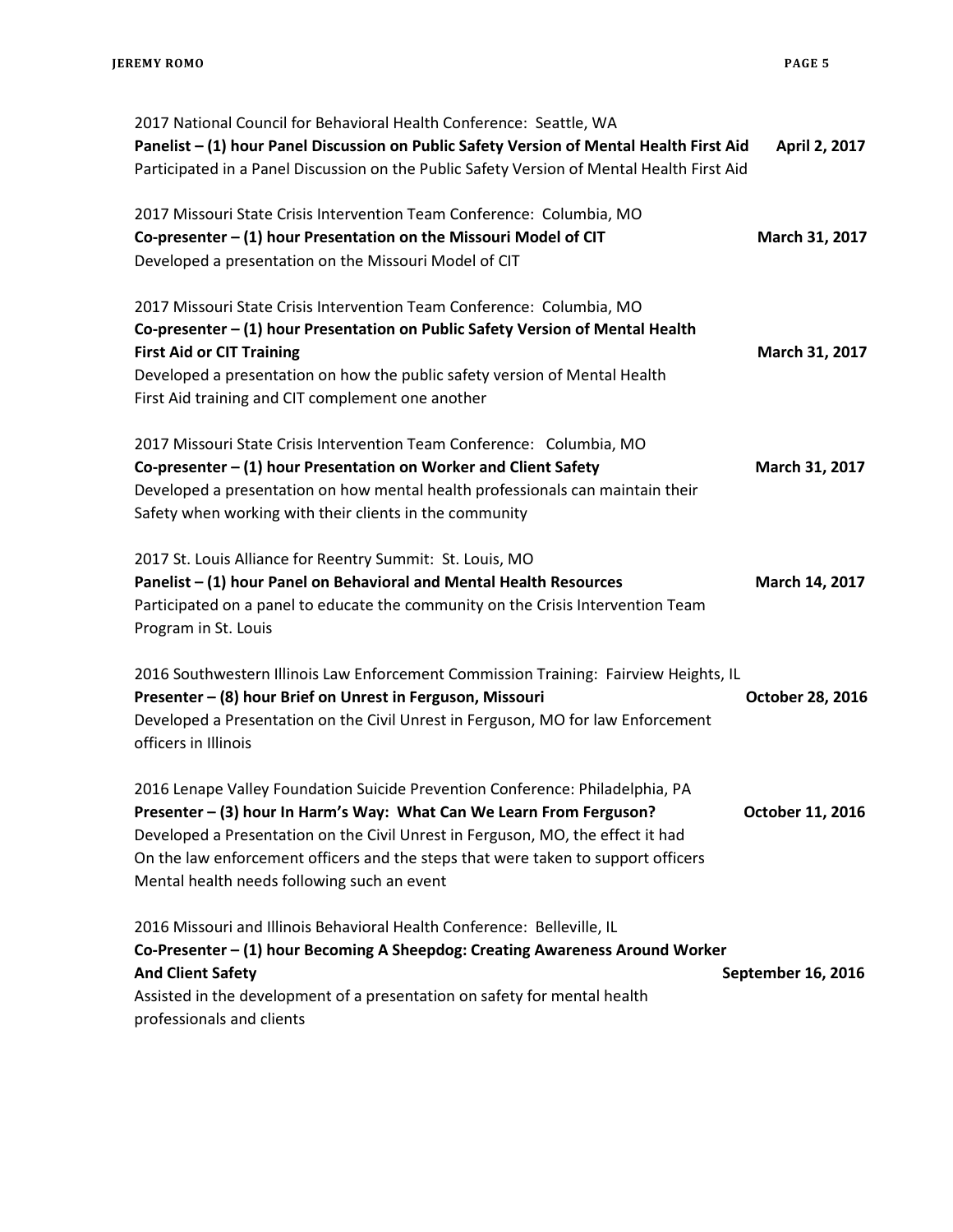| Partnerships to Improve Behavioral Health Crisis Services Panel: St. Louis, MO<br>Panelist - (2) Hour Behavioral Health Economics Network Panel Discussion<br>Participate in a panel discussion about how law enforcement agencies can work with<br>behavioral health providers to connect individuals to the appropriate behavioral health<br>resources | August 17, 2016    |
|----------------------------------------------------------------------------------------------------------------------------------------------------------------------------------------------------------------------------------------------------------------------------------------------------------------------------------------------------------|--------------------|
| 2016 Canadian American Law Enforcement Organization's Annual Training Symposium: Buffalo, NY<br>Presenter - (2) Hour Brief on Disorder in Ferguson, MO<br>Developed a Presentation on the unrest in Ferguson, MO from August 2014 until<br>August 2015                                                                                                   | May 18, 2016       |
| 2016 CIT International Conference: Chicago, IL<br>Co-Presenter - (1) Hour How to Expand CIT into Rural Areas: The Missouri<br><b>Expansion Collaborative</b><br>Assisted in the development of a presentation on the Missouri Model of CIT<br><b>Expansion into Rural Areas</b>                                                                          | April 26, 2016     |
| Presidents Task Force on 21 <sup>st</sup> Century Policing Rank and File Forum: Washington DC<br><b>Forum Participant</b><br>Participated in a forum composed of officers and first line supervisors to provide<br>Input on the President's Task Force on 21 <sup>st</sup> Century Policing Recommendations                                              | April 22, 2016     |
| 2016 HDSA St. Louis Family Conference: St. Louis, MO<br>Presenter - (1) Ask a Cop: Interacting with Crisis Intervention Team Officers<br>Developed presentation containing an overview of the Crisis Intervention Team<br>Program and how CIT officers can assist individuals in mental health crisis                                                    | March 19, 2016     |
| 2015 Missouri Coalition for Community Behavioral Healthcare Conference: Lake of the Ozarks, MO<br>Presenter - (1) Hour Becoming a Sheepdog: Creating Awareness Around                                                                                                                                                                                    |                    |
| <b>Workplace and Client Safety</b><br>Developed a presentation on safety for mental health professionals and clients                                                                                                                                                                                                                                     | September 18, 2015 |

| National Alliance on Mental Illness Convention 2015: San Francisco, CA<br>Co-Prensenter - (1) Hour CIT: From Crisis to Connections - NAMI Advocate<br>Involvement in Linkages to Treatment Through CIT<br>Assisted in the development of a presentation on working with mental health<br>Advocates to get individuals with mental illness connected to resources. | <b>July 8, 2015</b> |
|-------------------------------------------------------------------------------------------------------------------------------------------------------------------------------------------------------------------------------------------------------------------------------------------------------------------------------------------------------------------|---------------------|
| Missouri CIT Conference: Columbia, MO<br>Co-Presenter - (1) Hour Creating A CIT Program                                                                                                                                                                                                                                                                           | June 2, 2015        |

Developed a presentation for law enforcement and mental health professionals about how to start a CIT Program in their Area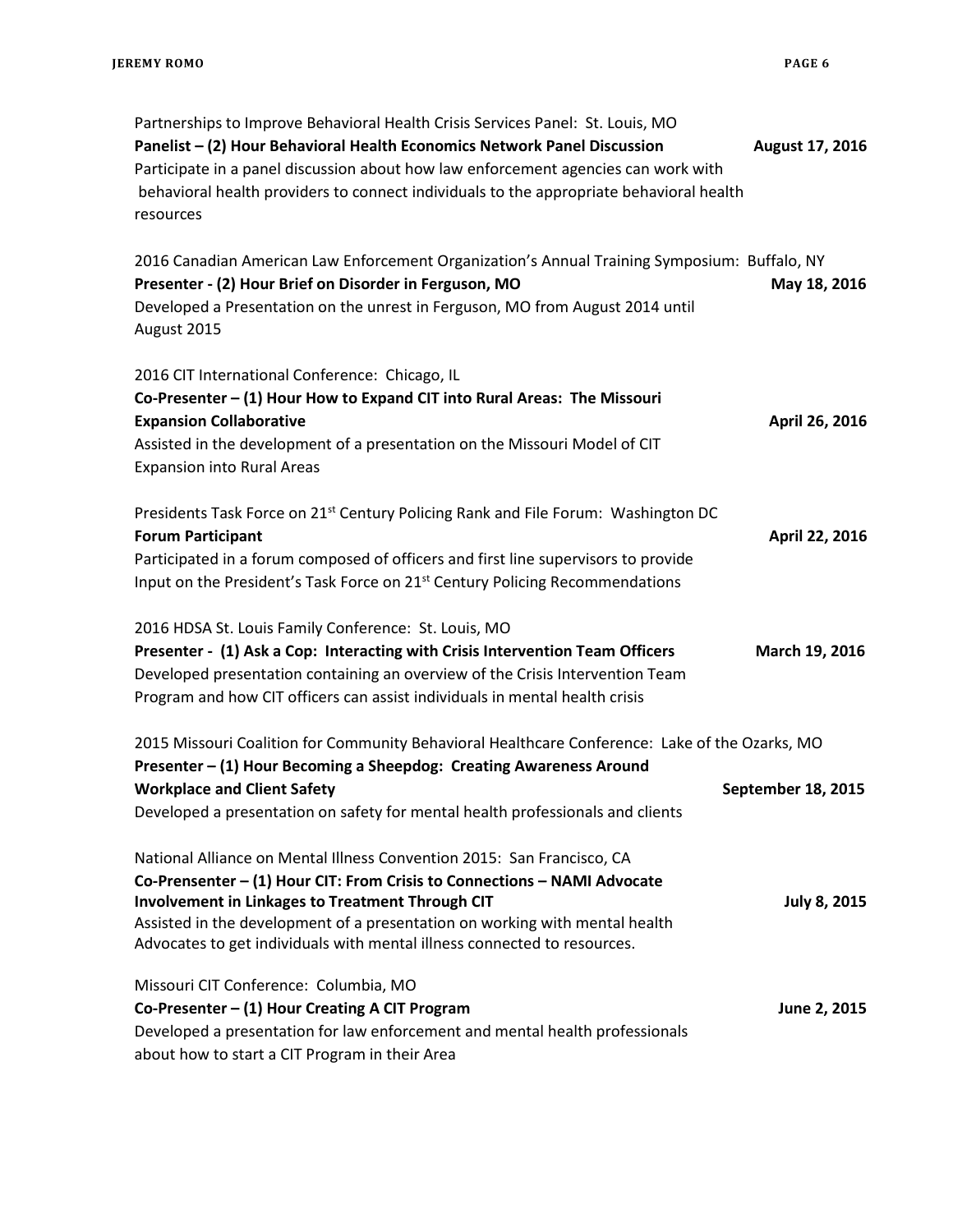| Missouri CIT Conference: Columbia, MO<br>Co-Presenter $-$ (1) Advancing CIT<br>Developed a presentation for law enforcement and mental health professionals<br>About how the Missouri State CIT Council can help expand the CIT program.<br>Presentation also discussed the advanced CIT trainings that are currently offered in<br>The St. Louis And Kansas City, Missouri Areas                                                                                                                                    | June 2, 2015             |
|----------------------------------------------------------------------------------------------------------------------------------------------------------------------------------------------------------------------------------------------------------------------------------------------------------------------------------------------------------------------------------------------------------------------------------------------------------------------------------------------------------------------|--------------------------|
| Community Mental Health Liaison Training: Jefferson City, MO<br>Presenter - (1) Hour Cop Culture and Safety Presentation<br>Developed a presentation for mental health professionals that work closely with<br>Law enforcement officers. Training addressed cop culture and how mental health<br>Professionals can maintain their safety when working with law enforcement officers                                                                                                                                  | <b>February 18, 2015</b> |
| Break the Silence Suicide Awareness Event: St. Charles, MO<br>Presenter - (1) Hour Suicide Awareness Presentation at Lindenwod University<br>Developed and delivered presentation on recognizing and responding to individuals<br>that are suicidal. This event was organized by students in response to the completed<br>suicide of Lindenwood University student Ryan Black on April 17th, 2013<br>2014 CIT International Conference                                                                               | <b>February 18, 2015</b> |
| Missouri Department of Mental Health Meeting: Jefferson City, MO<br>Co-Presenter - Putting the Pieces Together: Starting a State CIT Council and Expanding<br>the CIT Program to Rural Areas<br>Developed and delivered a (1) hour presentation with another law enforcement officer<br>on how to create a state CIT Council based on the Missouri CIT Council and discussed<br>the Missouri State Council has been successful in expanding the CIT program to other<br>areas of the state including rural Missouri. | October 14, 2015         |
| When Mental Illness Hits Home Conference: St. Louis, MO<br>Co-Presenter - What to do During a Time of Crisis: When is it time to call 911?<br>Developed and delivered a (3) hour a presentation with another law enforcement<br>officer to educate consumers and family members how to work with the police<br>when their loved ones are in a state of mental health crisis.                                                                                                                                         | September 18, 2014       |
| Catholic Charities, Archdioceses of Saint Louis: St. Louis, MO<br>Presenter - Preventing and Responding to Workplace Violence<br>Developed and delivered three (3) hour presentation on preventing and<br>responding to workplace violence.                                                                                                                                                                                                                                                                          | April 23, 2015           |
| The Child Center, Inc.'s 10 <sup>th</sup> Annual Conference: St. Charles, MO<br>Presenter - Deescalating a Crisis Situation Involving Someone that is<br><b>Mentally III or Suicidal</b><br>Developed two (2) hour presentation on de-escalation of individual in<br>behavioral health crisis                                                                                                                                                                                                                        | April 4, 2014            |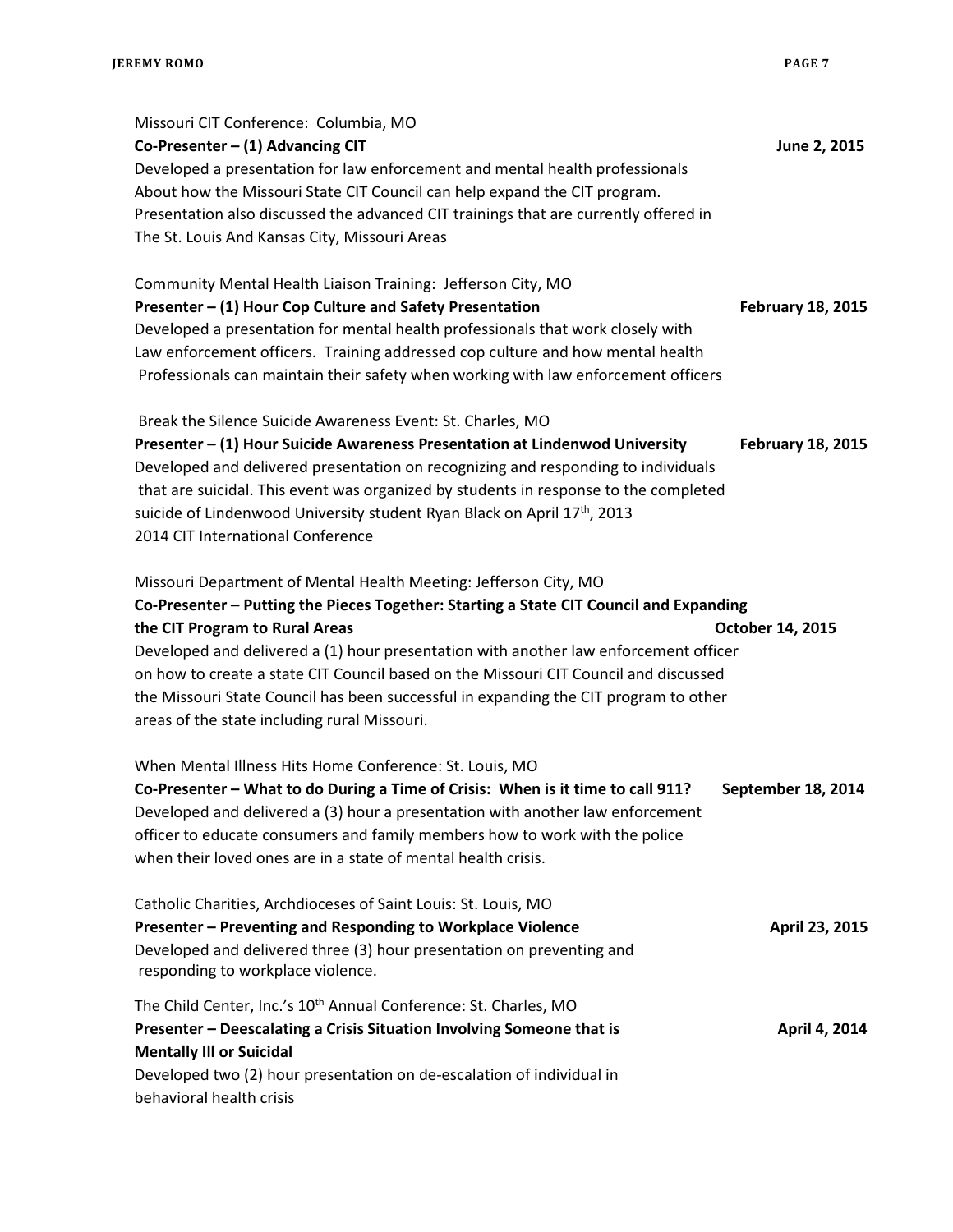| $2013 - 2016$            | Ameren UE Employee Safety Training: Throughout the State of Missouri<br>Presenter - Interacting with Difficult Customers<br>Developed two (2) hour training for Ameren UE employees on how to de-escalate<br>Difficult customers                                            |
|--------------------------|-----------------------------------------------------------------------------------------------------------------------------------------------------------------------------------------------------------------------------------------------------------------------------|
| September 24, 2013       | St. Louis Area Safe Schools Meeting: St. Louis, MO<br>Presenter - Appropriate Police Response to Youth with Mental Illness<br>Developed two (2) hour presentation on how to properly respond to<br>youth in mental health crisis                                            |
| <b>October 8, 2013</b>   | St. Louis Area Safe Schools Meeting: St. Louis, MO<br>Presenter - Understanding and Preventing Youth Violence<br>Developed two (2) hour presentation on preventing youth violence                                                                                           |
| 2010                     | Community Networking Forum: St. Charles, MO<br>Presenter - How Men and Boys Can Help End Violence Against Women<br>Developed two (2) hour presentation on how men can work alongside<br>women to end domestic violence against women                                        |
| 2010                     | Child Center Conference: St. Charles, MO<br>Presenter - Police Response to Domestic Violence<br>Developed two (2) hour presentation on the proper way for law<br>enforcement officers to respond to domestic violence incidents                                             |
| 2009                     | Child Center Conference: St. Charles, MO<br>Presenter - Working with Men Who Batter<br>Developed two (2) hour presentation on batterer intervention programs                                                                                                                |
|                          | <b>TEACHING EXPERIENCE</b>                                                                                                                                                                                                                                                  |
| April 20, 2017 - Present | St. Louis County and Municipal Police Academy Law Enforcement Leadership Training<br>Instructor (2) hour portion leadership training<br>Developed 2 hour presentation for law enforcement supervisors on de-escalation                                                      |
| 2017 - Present           | Mental Health First Aid National Trainer<br>Co-Instructor (40) hour Mental Health First Aid Instructor Certification Course<br>Training law enforcement officers and other professionals to be teach the<br>8 hour Mental Health First Aid Adult and Public Safety Training |
| $2015 -$ Present         | <b>Mental Health First Aid</b><br>Instructor- (8) Hour Mental Health First Aid for First Responders<br>Delivering Mental Health First Aid Training for First Responders to all Police academy<br>recruits at the St. Louis County and Municipal Police Academy              |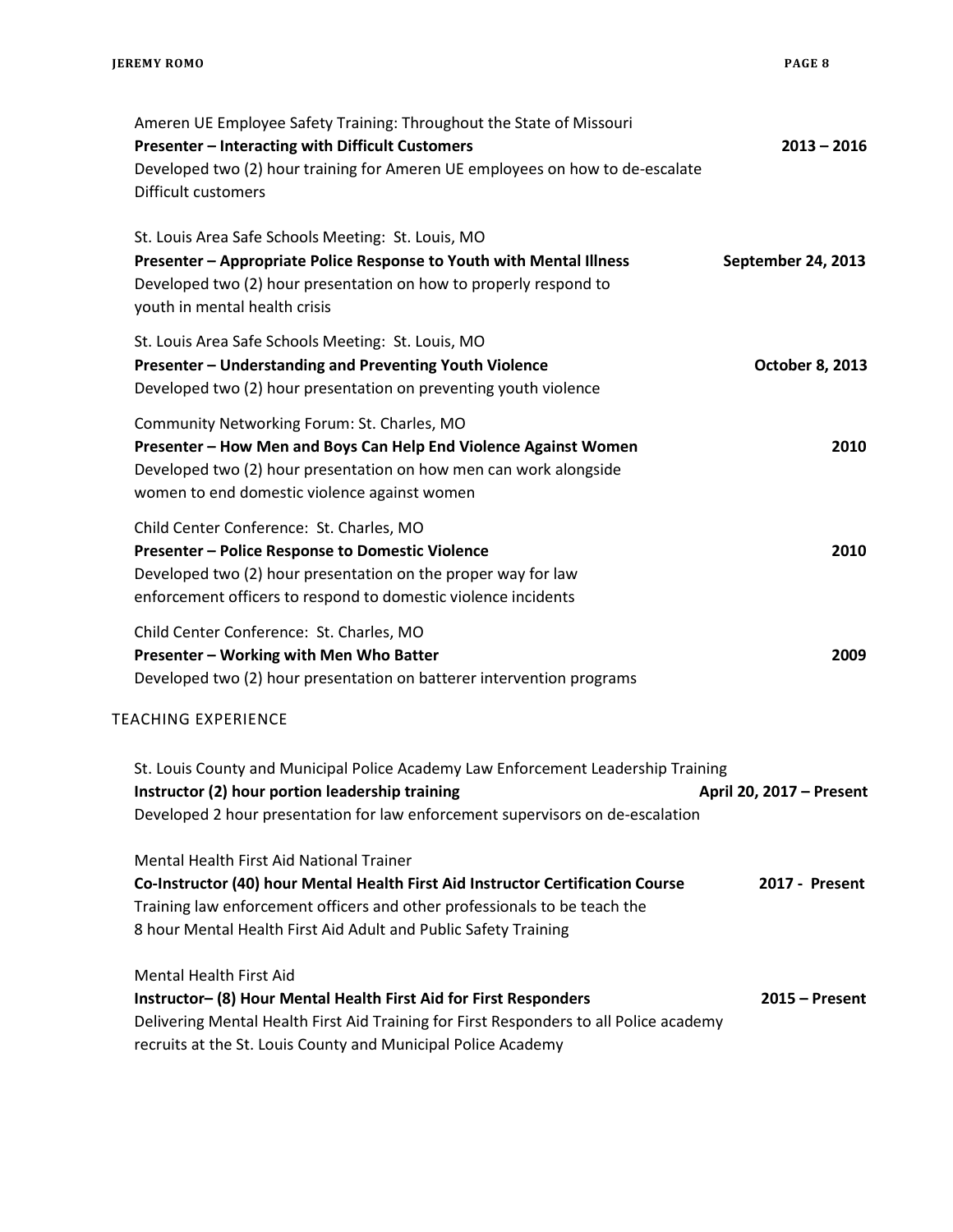| <b>Crisis Intervention Team Training</b><br>Instructor – (16) Hour Crisis Intervention Team Training for Dispatchers<br>Assisted in the development of a two day training for law enforcement dispatchers<br>to equip them with the knowledge to better interact with individuals with mental health<br>disorders, developmental disabilities, and substance use disorders. | 2014                  |
|-----------------------------------------------------------------------------------------------------------------------------------------------------------------------------------------------------------------------------------------------------------------------------------------------------------------------------------------------------------------------------|-----------------------|
| <b>Crisis Intervention Team Training</b><br><b>Instructor - Tactical Planning</b><br>Developed two (2) hour presentation on the appropriate way to resolve a volatile<br>Situation involving individuals in mental health crisis in a way that is safe for everyone<br>Involved                                                                                             | <b>2013 - Present</b> |
| Instructor - Introduction to Mental Illness and the Appropriate Police<br><b>Response for Police Recruits</b><br>Developed two (2) hour presentation for police academy recruits on the<br>appropriate way to respond to individuals living with mental health and<br>substance use disorders                                                                               | 2013 - 2014           |
| <b>Crisis Intervention Team Training</b><br>Instructor - Supervision of CIT Officers and CIT Report Writing<br>Developed two (2) hour presentation on the appropriate way to<br>supervise CIT officers and how to properly document CIT incidents                                                                                                                           | <b>2012 - Present</b> |
| <b>Crisis Intervention Team Training</b><br>Instructor - Tactical Communication to Deescalate a Crisis Situation<br>Developed four (4) hour presentation for law enforcement officers in CIT<br>training on how to effectively and safely de-escalate individuals in<br>mental health crisis                                                                                | 2012 - Present        |
| Sanford-Brown College, Fenton, MO<br>Adjunct Instructor - CJ 101 Introduction to Policing<br>Developed syllabus and overall course structure and administered all<br>grades. (40 hours)                                                                                                                                                                                     | 2011 - 2015           |
| Sanford-Brown College, Fenton, MO<br>Adjunct Instructor - CJ 140 Report Writing<br>Developed syllabus and overall course structure and administered all<br>grades. (40 hours)                                                                                                                                                                                               | 2011 - 2015           |
| Sanford-Brown College, Fenton, MO<br>Adjunct Instructor - CJ 210 Ethics and Professionalism<br>Developed syllabus and overall course structure and administered all<br>grades. (40 hours)                                                                                                                                                                                   | 2011 - 2015           |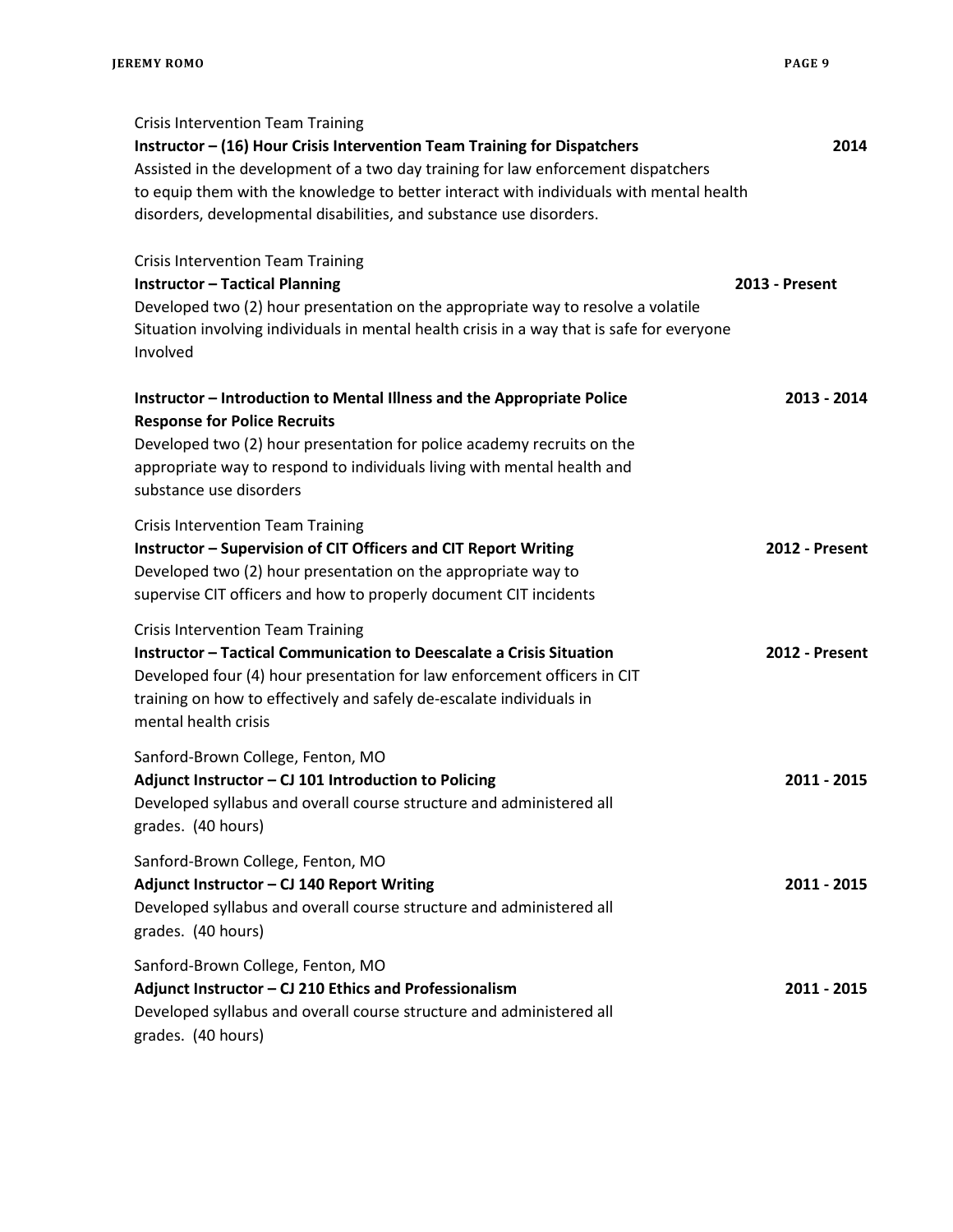| Sanford-Brown College, Fenton, MO<br>Adjunct Instructor - CJ 243 Criminology<br>Developed syllabus and overall course structure and administered all<br>grades. (40 hours)                          | 2011 - 2015 |
|-----------------------------------------------------------------------------------------------------------------------------------------------------------------------------------------------------|-------------|
| Sanford-Brown College, Fenton, MO<br>Adjunct Instructor - CJ 260 Constitutional Law<br>Developed syllabus and overall course structure and administered all<br>grades. (40 hours)                   | 2011 - 2015 |
| Sanford-Brown College, Fenton, MO<br>Adjunct Instructor - CJ 265 Criminal Law<br>Developed syllabus and overall course structure and administered all<br>grades. (40 hours)                         | 2011 - 2015 |
| Sanford-Brown College, Fenton, MO<br>Adjunct Instructor - CJ 270 Forensic Science<br>Developed syllabus and overall course structure and administered all<br>grades. (40 hours)                     | 2011 - 2015 |
| Sanford-Brown College, Fenton, MO<br>Adjunct Instructor - CJ 280 Rules of Evidence<br>Developed syllabus and overall course structure and administered all<br>grades. (40 hours)                    | 2011 - 2015 |
| Sanford-Brown College, Fenton, MO<br>Adjunct Instructor - CJ 310 Probation and Parole<br>Developed syllabus and overall course structure and administered all<br>grades.<br>(40 hours)              | 2011 - 2015 |
| Sanford-Brown College, Fenton, MO<br>Adjunct Instructor - CJ 350 Drugs and Crime<br>Developed syllabus and overall course structure and administered all<br>grades. (40 hours)                      | 2011 - 2015 |
| Sanford-Brown College, Fenton, MO<br>Adjunct Instructor - CJ 420 Police and Community Relations<br>Developed syllabus and overall course structure and administered all<br>grades. (40 hours)       | 2011 - 2015 |
| Sanford-Brown College, Fenton, MO<br>Adjunct Instructor - CJ 435 Liability Issues in Criminal Justice<br>Developed syllabus and overall course structure and administered all<br>grades. (40 hours) | 2011 - 2015 |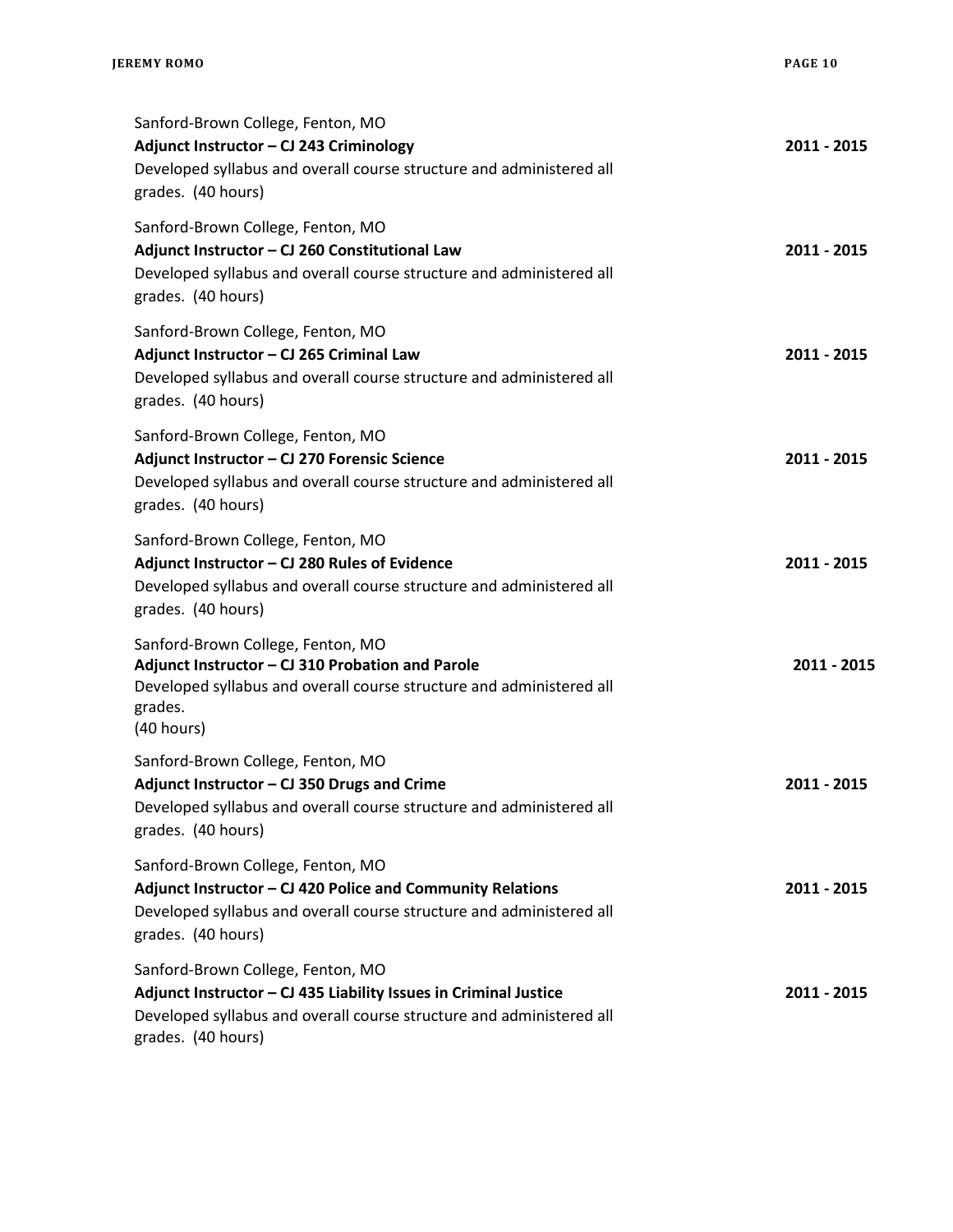| Sanford-Brown College, Fenton, MO<br>Adjunct Instructor - CJ 460 Criminal Justice Administration<br>Developed syllabus and overall course structure and administered all<br>grades. (40 hours)                                                                                                                                                                                                                                                                               | 2011 - 2015           |
|------------------------------------------------------------------------------------------------------------------------------------------------------------------------------------------------------------------------------------------------------------------------------------------------------------------------------------------------------------------------------------------------------------------------------------------------------------------------------|-----------------------|
| F.B.I. Basic Negotiators Course<br><b>Instructor - Negotiating with Adolescents</b><br>Developed two (2) hour presentation                                                                                                                                                                                                                                                                                                                                                   | 2011 - 2012           |
| Instructor - Responding to a Civil Disturbance for Law Enforcement Officers<br>Developed syllabus and overall course structure (8 hours)                                                                                                                                                                                                                                                                                                                                     | 2008 - 2011           |
| Instructor - Initial Response to a Tactical Situation for Law Enforcement<br>Developed syllabus and overall course structure (8 hours)                                                                                                                                                                                                                                                                                                                                       | 2008 - 2009           |
| Instructor - Less Lethal Impact Projectile In-Service<br>Developed syllabus and overall course structure (1 hour)                                                                                                                                                                                                                                                                                                                                                            | 2008                  |
| <b>Instructor - Officer and Citizen Rescues</b><br>Developed syllabus and overall course structure (2 hour)                                                                                                                                                                                                                                                                                                                                                                  | 2008                  |
| Instructor - Response to an Active Shooter for School Resource Officers<br>Developed two (2) hour presentation                                                                                                                                                                                                                                                                                                                                                               | 2007 - 2008           |
| <b>Instructor - Firearms</b>                                                                                                                                                                                                                                                                                                                                                                                                                                                 | <b>2006 - Present</b> |
| Conduct firearms training for law enforcement officers                                                                                                                                                                                                                                                                                                                                                                                                                       |                       |
| Alternatives to Violence and Abuse Program, St. Louis City, St. Louis/St. Charles Counties<br><b>Instructor</b><br>The AVA program is a batterer intervention program where participants are<br>mandated as a condition of their probation or parole to attend the<br>course                                                                                                                                                                                                 | 2002 - 2013           |
| COMMITTEES                                                                                                                                                                                                                                                                                                                                                                                                                                                                   |                       |
| Chairman of the Crisis Intervention Team Training Committee<br>Member of the Crisis Intervention Team Coordinating Committee<br>Member of the Missouri Crisis Intervention Team Council<br>Member of the Behavioral Health Response Community Advisory Board<br>Member of the Behavioral Health Network Community Advisory Board<br>Member of the Street Talk Law Enforcement Newsletter Committee<br>Member of the Resilience Coalition<br>Independence Center Board Member |                       |
| PROFESSIONAL AFFILIATIONS                                                                                                                                                                                                                                                                                                                                                                                                                                                    |                       |
| <b>Crisis Intervention Team International</b>                                                                                                                                                                                                                                                                                                                                                                                                                                |                       |
| <b>National Tactical Officers Association</b><br>National Coalition Against Domestic and Sexual Violence                                                                                                                                                                                                                                                                                                                                                                     |                       |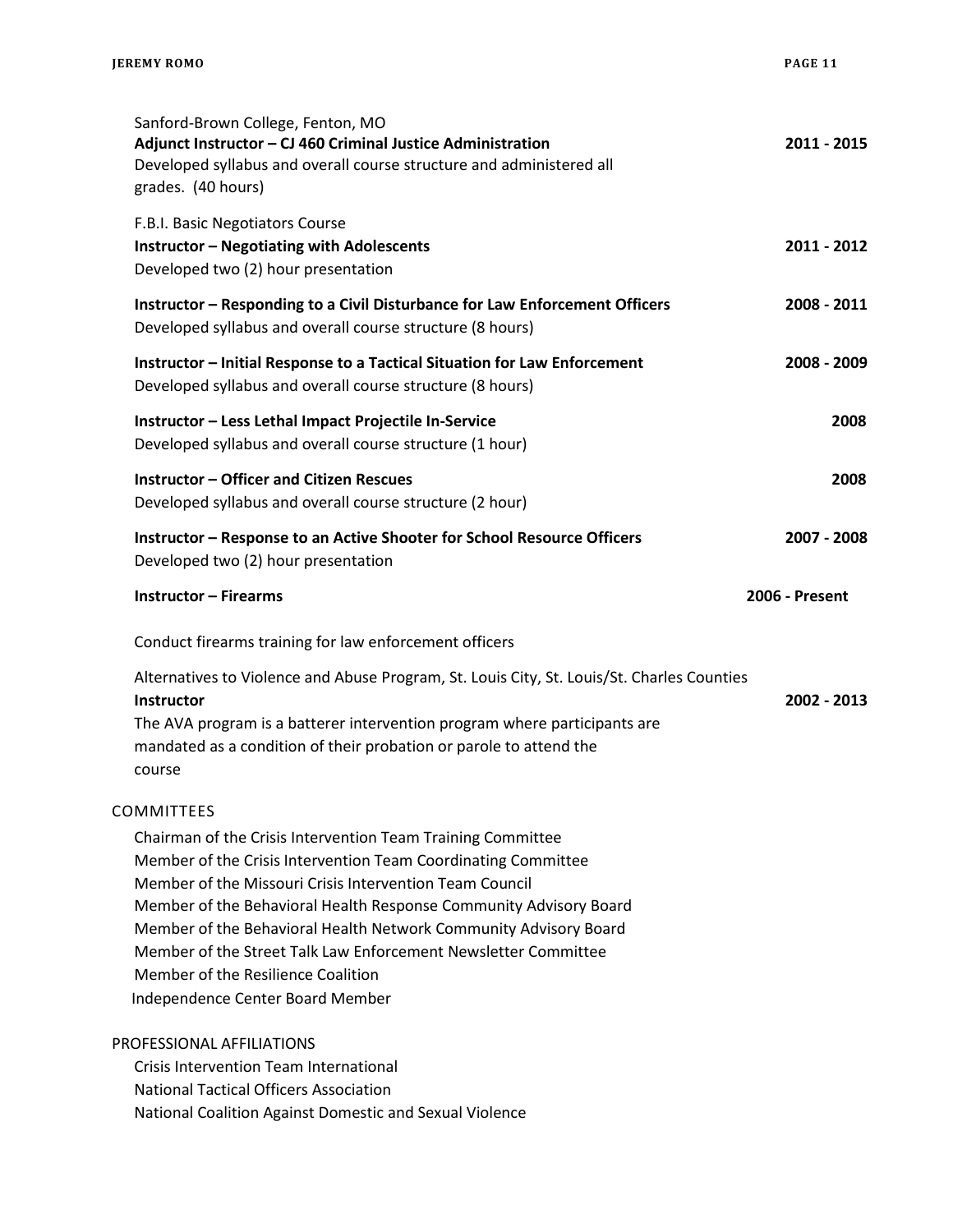## AWARDS

2013 John J. McAtee Police Recognition Award

2014 St. Louis County Crisis Intervention Team Leadership Award

2016 CIT International CIT Coordinator of the Year

2016 Southeast Missouri CIT Appreciation Award

2018 John J. McAtee Police Recognition Award

# PUBLIC SPEAKING OPPORTUNTIES REFERNCE LAW ENFORCMENT RESPONSE TO MENTAL ILLNESS, SUBSTANCE USE DISORDERS AND HOMELESSNESS

- o St. Louis University
- o Lindenwood University
- o University of Missouri St. Louis
- o Maryville University
- o BJC Behavioral Health
- o Safe Connections
- o Alzheimer's Association
- o Provident Life Crisis Services
- o Behavioral Health Response
- o Behavior Intervention Services
- o St. Louis ARC
- o National Council on Alcoholism and Drug Abuse
- o Epworth
- o Youth in Need
- o National Alliance on Mental Illness
- o Depression and Bi-Polar Support Alliance
- o Catholic Charities
- o Cardinal Ritter Senior Services
- o SSM Healthcare
- o St. Anthony's Hyland Center
- o Mercy Hospital
- o Christian Northeast Hospital
- o Focus Marines Foundation
- o Rockwood School District
- o Ferguson/Florissant School District
- o Hazelwood School District
- o St. Louis County Police Chaplains

### INSTRUCTOR CERTIFICATIONS

- o Managing Civil Actions in Threat Incidents
- o SABRE Chemical Aerosol Projections
- o National Tactical Officers Association Less Lethal/Flash Diversionary Device/Chemical Agents
- o PPCT Spontaneous Knife Defense
- o Firearms
- o Combined Tactical Systems Chemical Munitions, Less Lethal, Flash Bang, Aerosol